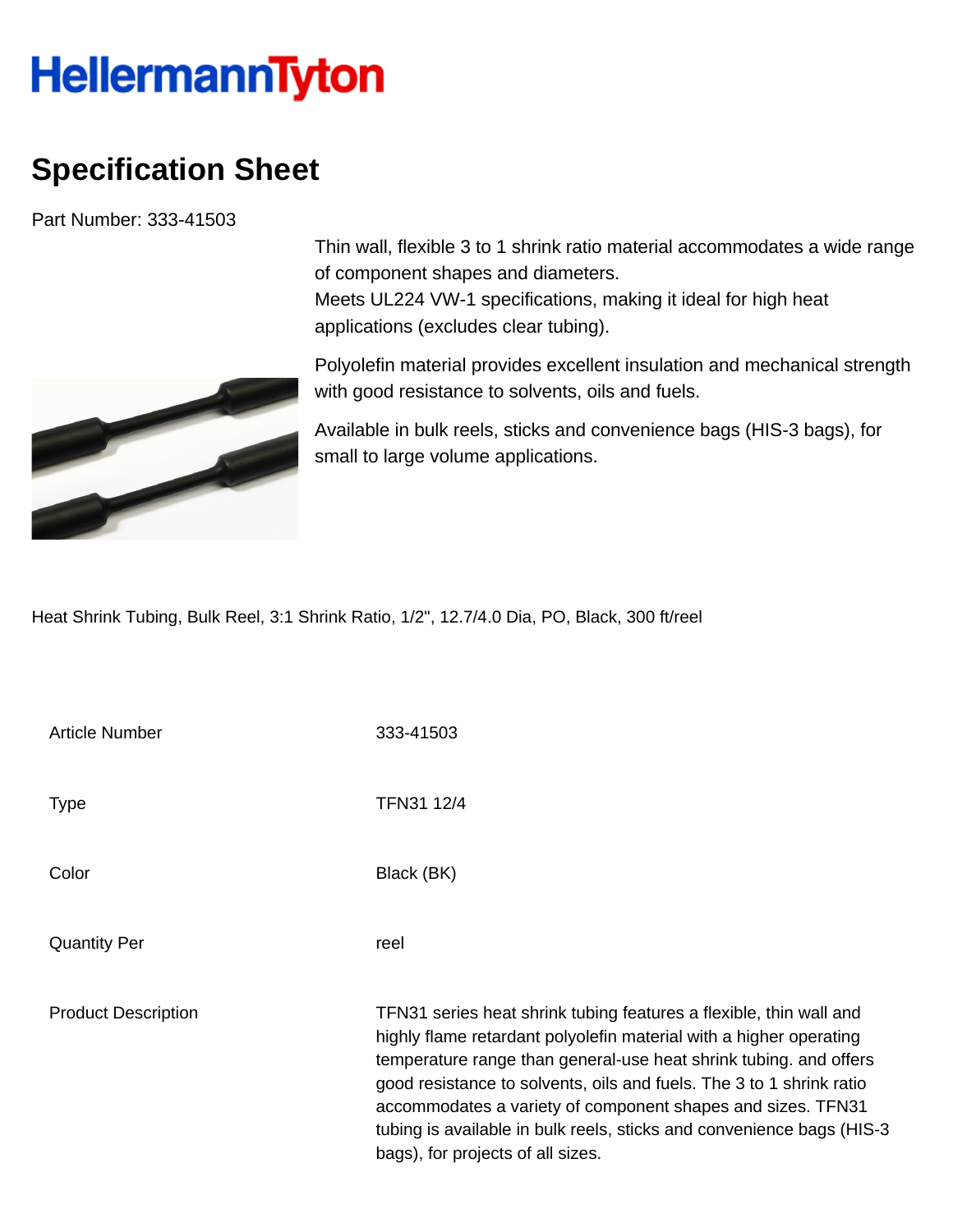| <b>Short Description</b>     | Heat Shrink Tubing, Bulk Reel, 3:1 Shrink Ratio, 1/2", 12.7/4.0 Dia,<br>PO, Black, 300 ft/reel |  |
|------------------------------|------------------------------------------------------------------------------------------------|--|
| <b>Global Part Name</b>      | TFN31 12/4-PO-X-BK                                                                             |  |
|                              |                                                                                                |  |
| Length L (Imperial)          | 300.0                                                                                          |  |
| Length L (Metric)            | 91.4                                                                                           |  |
| Variant                      | Thin-Wall                                                                                      |  |
| Nominal Diameter (Imperial)  | 0.5                                                                                            |  |
| Nominal Diameter (Metric)    | 12                                                                                             |  |
| Wall Thickness WT (Imperial) | .031                                                                                           |  |
| Wall Thickness WT (Metric)   | 0.80                                                                                           |  |
|                              |                                                                                                |  |
|                              |                                                                                                |  |
| Material                     | Polyolefin, cross-linked (PO-X)                                                                |  |
| <b>Material Shortcut</b>     | PO-X                                                                                           |  |
| Flammability                 | <b>UL 224 VW-1</b>                                                                             |  |
| Halogen Free                 | No                                                                                             |  |
| <b>Operating Temperature</b> | -58°F to +275°F (-50°C to +135°C)                                                              |  |